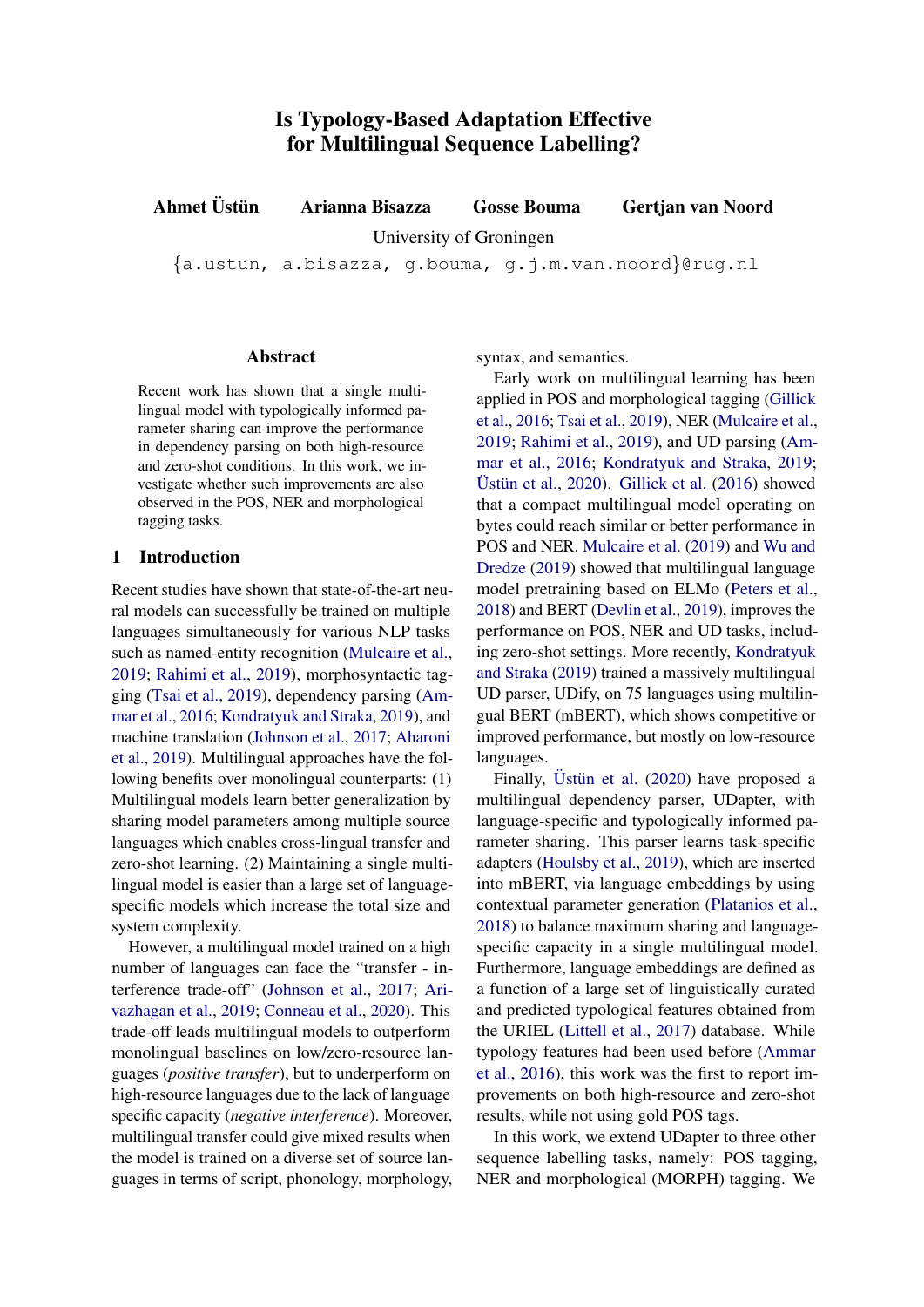<span id="page-1-0"></span>

|                                | ar                                                                              | eu   | fi   | he                                         | hi   | ko   | ru                                                             | SV | tr             | zh           | be*          | $fo*$                       | kk*               | $olo^*$                                         | $sa*$        | yue*                   | <b>HR-AVG LR-AVG</b> |              |
|--------------------------------|---------------------------------------------------------------------------------|------|------|--------------------------------------------|------|------|----------------------------------------------------------------|----|----------------|--------------|--------------|-----------------------------|-------------------|-------------------------------------------------|--------------|------------------------|----------------------|--------------|
| POS tagging (Accuracy)         |                                                                                 |      |      |                                            |      |      |                                                                |    |                |              |              |                             |                   |                                                 |              |                        |                      |              |
| <b>UDify</b><br><b>UDapter</b> | 96.3<br>96.8                                                                    |      |      | 94.5 96.4 96.5 96.7<br>95.7 97.3 97.1      |      | 95.3 | 97.4 96.5 98.9 98.4 95.1                                       |    | 98.5 97.6 93.4 | 93.8<br>95.2 | 94.6<br>96.9 |                             | 80.0 85.0         | 74.5<br>79.6 83.4 76.6 42.2                     | 41.4         | 68.1<br>-66.3          | 95.9<br>96.8         | 58.0<br>58.4 |
| Morphological Tagging (F1)     |                                                                                 |      |      |                                            |      |      |                                                                |    |                |              |              |                             |                   |                                                 |              |                        |                      |              |
| <b>UDify</b><br><b>UDapter</b> | 95.7<br>96.8                                                                    |      |      | 92.0 94.7 94.9 97.0<br>95.4 96.7 96.2 97.7 |      |      | 99.6 97.6 97.6 90.9<br>99.8 98.3 98.3 94.8                     |    |                | 98.9<br>99.2 |              |                             |                   | 92.3 58.4 52.2 59.9<br>92.0 56.3 52.5 62.4 20.6 | 40.7         | -                      | 95.9<br>97.3         | 44.4<br>44.3 |
| Named Entity Recognition (F1)  |                                                                                 |      |      |                                            |      |      |                                                                |    |                |              |              |                             |                   |                                                 |              |                        |                      |              |
| <b>UDify</b><br><b>UDapter</b> | 87.9<br>89.4                                                                    | 91.3 | 90.9 | 84.7                                       | 86.8 |      | 87.3 88.6 94.4 91.9<br>92.7 92.4 86.7 89.5 88.8 89.8 95.8 93.1 |    |                | 78.8<br>81.3 | 80.2         | 78.3 72.4<br>80.4 81.0 65.4 |                   |                                                 |              | 53.8 76.4<br>45.6 75.2 | 88.3<br>89.9         | 67.4<br>65.6 |
| Dependency Parsing (LAS)       |                                                                                 |      |      |                                            |      |      |                                                                |    |                |              |              |                             |                   |                                                 |              |                        |                      |              |
| <b>UDify</b><br><b>UDapter</b> | 80.12 76.4 85.1 84.4 89.3 78.0 89.0 86.2 62.7 77.8<br>84.42 83.3 89.0 88.8 92.0 |      |      |                                            |      |      | 85.9 92.2 90.3                                                 |    |                | 69.6 83.2    | 80.1<br>79.3 | 69.2                        | 68.6 61.9<br>60.7 | 42.1<br>43.3                                    | 19.4<br>22.2 | 30.5<br>-32.8          | 83.0<br>87.3         | 50.4<br>51.3 |

Table 1: Results of UDapter (Ustün et al., [2020\)](#page-3-2) and UDify [\(Kondratyuk and Straka,](#page-2-2) [2019\)](#page-2-2) trained per task on 13 languages. '\*' indicates the zero-shot experiments. HR-AVG is calculated over all 13 training languages, and LR-AVG is calculated over all low-resource languages used in the evaluations.

present results on a large set of languages, including the zero-shot setting, and compare them to the parsing results presented in ( $\ddot{\text{U}}$ stiin et al., [2020\)](#page-3-2).

## 2 Experiments

We modify UDapter (Üstün et al., [2020\)](#page-3-2), by adding simple task-specific softmax layers for POS, MORPH tagging, and NER. Parameters of taskspecific layers are modified by typologically informed language embeddings as in the original model. As a baseline, we use UDify [\(Kondratyuk](#page-2-2) [and Straka,](#page-2-2) [2019\)](#page-2-2) trained on our set of 13 languages (see below). Both UDapter and UDify are trained separately for each of the three tasks with the same hyper-parameter setting as in Üstün et al.  $(2020)$ for 30 epochs.

For training languages, following [Kulmizev](#page-2-11) [et al.](#page-2-11) [\(2019\)](#page-2-11), we choose Arabic (ar), English (en), Basque (eu), Finnish (fi), Hebrew (he), Hindi (hi), Italian (it), Japanese (ja), Korean (ko), Russian (ru), Swedish (sv), Turkish (tr) and Chinese (zh). In the zero-shot setup, both models are evaluated on languages used in Üstün et al.  $(2020)$  if annotations exist in the datasets. Table [1](#page-1-0) shows results on a subset of languages including Belarusian (be), Faroese (fo), Kazakh (kk), Livvi (olo), Sanskrit (sa) and Cantonese (yue). We selected this subset so that each language is from the same family as one of the high-resource languages. For POS and MORPH tagging, we use UD 2.3 [\(Nivre](#page-2-12) [et al.,](#page-2-12) [2018\)](#page-2-12) and for NER, we use WikiANN [\(Pan](#page-3-6) [et al.,](#page-3-6) [2017\)](#page-3-6) which was divided into train/dev/test by [Rahimi et al.](#page-3-0) [\(2019\)](#page-3-0).

## 3 Results and Conclusion

Results including dependency parsing scores from Üstün et al.  $(2020)$  are given in Table [1.](#page-1-0) Languagespecific adaptation of a multilingual model with typological features increases the performance in all tasks for high-resource (HR) languages. The increase in MORPH tagging and parsing is larger than for POS and NE.

However, for low-resource (LR) languages, we find a mixed picture. In POS tagging and parsing, UDapter outperforms UDify but the improvements are rather small compared to HR. In MORPH tagging, we observed a very small decrease on average but a large variation, mostly due to the inconsistent annotations in LR languages. For UDapter, jointly predicting separate morphological attributes besides the unfactored tag string [\(Inoue et al.,](#page-2-13) [2017\)](#page-2-13), helps the model to learn infrequent tags, but overall performance is still below the baseline. Finally, in NER, unlike the other three tasks, UDapter has significantly lower performance. A possible explanation is that while POS tagging and parsing have more structured and universal representation which allows the model to exploit multilingual sharing even for unseen words, NER requires better wordlevel representations where typological features may not have benefits. Moreover, the low representation quality of LR languages in mBERT [\(Wu and](#page-4-0) [Dredze,](#page-4-0) [2020\)](#page-4-0) may have a stronger negative effect on these tasks.

This is work in progress. We are currently studying the reasons of the different trends and we plan to provide further analysis during the presentation.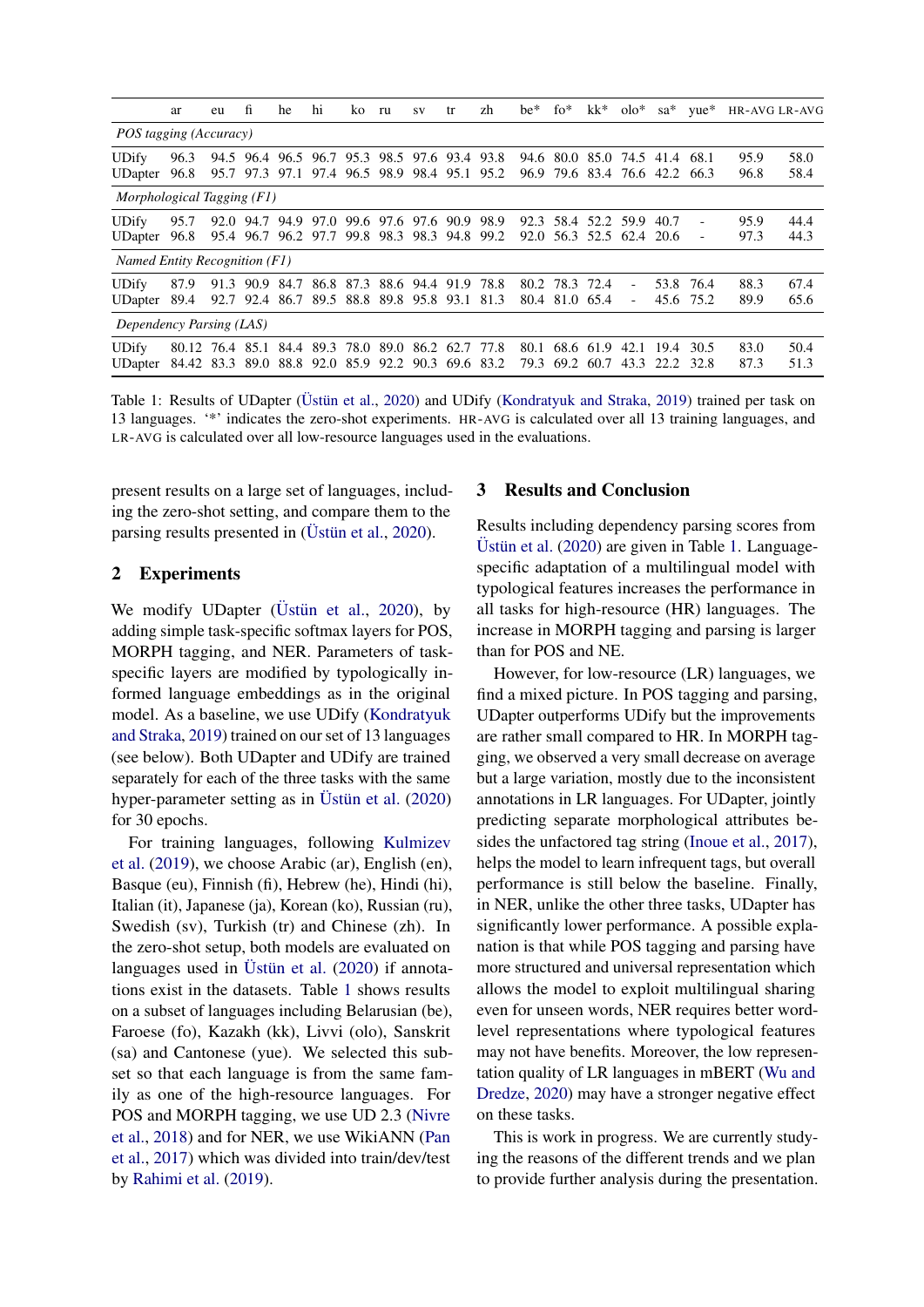#### References

- <span id="page-2-4"></span>Roee Aharoni, Melvin Johnson, and Orhan Firat. 2019. [Massively multilingual neural machine translation.](https://doi.org/10.18653/v1/N19-1388) In *Proceedings of the 2019 Conference of the North American Chapter of the Association for Computational Linguistics: Human Language Technologies, Volume 1 (Long and Short Papers)*, pages 3874– 3884.
- <span id="page-2-1"></span>Waleed Ammar, George Mulcaire, Miguel Ballesteros, Chris Dyer, and Noah A. Smith. 2016. [Many lan](https://doi.org/10.1162/tacl_a_00109)[guages, one parser.](https://doi.org/10.1162/tacl_a_00109) *Transactions of the Association for Computational Linguistics*, 4:431–444.
- <span id="page-2-5"></span>Naveen Arivazhagan, Ankur Bapna, Orhan Firat, Dmitry Lepikhin, Melvin Johnson, Maxim Krikun, Mia Xu Chen, Yuan Cao, George Foster, Colin Cherry, Wolfgang Macherey, Zhifeng Chen, and Yonghui Wu. 2019. [Massively multilingual neural](http://arxiv.org/abs/1907.05019) [machine translation in the wild: Findings and chal](http://arxiv.org/abs/1907.05019)[lenges.](http://arxiv.org/abs/1907.05019) *CoRR*, abs/1907.05019.
- <span id="page-2-6"></span>Alexis Conneau, Kartikay Khandelwal, Naman Goyal, Vishrav Chaudhary, Guillaume Wenzek, Francisco Guzmán, Edouard Grave, Myle Ott, Luke Zettlemoyer, and Veselin Stoyanov. 2020. [Unsupervised](https://doi.org/10.18653/v1/2020.acl-main.747) [cross-lingual representation learning at scale.](https://doi.org/10.18653/v1/2020.acl-main.747) In *Proceedings of the 58th Annual Meeting of the Association for Computational Linguistics*, pages 8440– 8451.
- <span id="page-2-8"></span>Jacob Devlin, Ming-Wei Chang, Kenton Lee, and Kristina Toutanova. 2019. [BERT: Pre-training of](https://doi.org/10.18653/v1/N19-1423) [deep bidirectional transformers for language under](https://doi.org/10.18653/v1/N19-1423)[standing.](https://doi.org/10.18653/v1/N19-1423) In *Proceedings of the 2019 Conference of the North American Chapter of the Association for Computational Linguistics: Human Language Technologies, Volume 1 (Long and Short Papers)*, pages 4171–4186.
- <span id="page-2-7"></span>Dan Gillick, Cliff Brunk, Oriol Vinyals, and Amarnag Subramanya. 2016. [Multilingual language process](https://doi.org/10.18653/v1/N16-1155)[ing from bytes.](https://doi.org/10.18653/v1/N16-1155) In *Proceedings of the 2016 Conference of the North American Chapter of the Association for Computational Linguistics: Human Language Technologies*, pages 1296–1306.
- <span id="page-2-9"></span>Neil Houlsby, Andrei Giurgiu, Stanislaw Jastrzebski, Bruna Morrone, Quentin De Laroussilhe, Andrea Gesmundo, Mona Attariyan, and Sylvain Gelly. 2019. [Parameter-efficient transfer learning for nlp.](https://openreview.net/forum?id=H1NjknZO-H) In *International Conference on Machine Learning*, pages 2790–2799.
- <span id="page-2-13"></span>Go Inoue, Hiroyuki Shindo, and Yuji Matsumoto. 2017. [Joint prediction of morphosyntactic categories for](https://doi.org/10.18653/v1/K17-1042) [fine-grained Arabic part-of-speech tagging exploit](https://doi.org/10.18653/v1/K17-1042)[ing tag dictionary information.](https://doi.org/10.18653/v1/K17-1042) In *Proceedings of the 21st Conference on Computational Natural Language Learning (CoNLL 2017)*, pages 421–431.
- <span id="page-2-3"></span>Melvin Johnson, Mike Schuster, Quoc V. Le, Maxim Krikun, Yonghui Wu, Zhifeng Chen, Nikhil Thorat, Fernanda Viegas, Martin Wattenberg, Greg Corrado, ´ Macduff Hughes, and Jeffrey Dean. 2017. [Google's](https://doi.org/10.1162/tacl_a_00065)

[multilingual neural machine translation system: En](https://doi.org/10.1162/tacl_a_00065)[abling zero-shot translation.](https://doi.org/10.1162/tacl_a_00065) *Transactions of the Association for Computational Linguistics*, 5:339–351.

- <span id="page-2-2"></span>Dan Kondratyuk and Milan Straka. 2019. [75 lan](https://doi.org/10.18653/v1/D19-1279)[guages, 1 model: Parsing Universal Dependencies](https://doi.org/10.18653/v1/D19-1279) [universally.](https://doi.org/10.18653/v1/D19-1279) In *Proceedings of the 2019 Conference on Empirical Methods in Natural Language Processing and the 9th International Joint Conference on Natural Language Processing (EMNLP-IJCNLP)*, pages 2779–2795.
- <span id="page-2-11"></span>Artur Kulmizev, Miryam de Lhoneux, Johannes Gontrum, Elena Fano, and Joakim Nivre. 2019. [Deep contextualized word embeddings in transition](https://doi.org/10.18653/v1/D19-1277)[based and graph-based dependency parsing - a tale](https://doi.org/10.18653/v1/D19-1277) [of two parsers revisited.](https://doi.org/10.18653/v1/D19-1277) In *Proceedings of the 2019 Conference on Empirical Methods in Natural Language Processing and the 9th International Joint Conference on Natural Language Processing (EMNLP-IJCNLP)*, pages 2755–2768.
- <span id="page-2-10"></span>Patrick Littell, David R. Mortensen, Ke Lin, Katherine Kairis, Carlisle Turner, and Lori Levin. 2017. [URIEL and lang2vec: Representing languages as](https://www.aclweb.org/anthology/E17-2002) [typological, geographical, and phylogenetic vectors.](https://www.aclweb.org/anthology/E17-2002) In *Proceedings of the 15th Conference of the European Chapter of the Association for Computational Linguistics: Volume 2, Short Papers*, pages 8–14.
- <span id="page-2-0"></span>Phoebe Mulcaire, Jungo Kasai, and Noah A. Smith. 2019. [Polyglot contextual representations improve](https://doi.org/10.18653/v1/N19-1392) [crosslingual transfer.](https://doi.org/10.18653/v1/N19-1392) In *Proceedings of the 2019 Conference of the North American Chapter of the Association for Computational Linguistics: Human Language Technologies, Volume 1 (Long and Short Papers)*, pages 3912–3918.
- <span id="page-2-12"></span>Joakim Nivre, Mitchell Abrams, Željko Agić, Lars Ahrenberg, Lene Antonsen, Katya Aplonova, Maria Jesus Aranzabe, Gashaw Arutie, Masayuki Asahara, Luma Ateyah, Mohammed Attia, Aitziber Atutxa, Liesbeth Augustinus, Elena Badmaeva, Miguel Ballesteros, Esha Banerjee, Sebastian Bank, Verginica Barbu Mititelu, Victoria Basmov, John Bauer, Sandra Bellato, Kepa Bengoetxea, Yevgeni Berzak, Irshad Ahmad Bhat, Riyaz Ahmad Bhat, Erica Biagetti, Eckhard Bick, Rogier Blokland, Victoria Bobicev, Carl Börstell, Cristina Bosco, Gosse Bouma, Sam Bowman, Adriane Boyd, Aljoscha Burchardt, Marie Candito, Bernard Caron, Gauthier Caron, Gülşen Cebiroğlu Eryiğit, Flavio Massimiliano Cecchini, Giuseppe G. A. Celano, Slavomír Čéplö, Savas Cetin, Fabricio Chalub, Jinho Choi, Yongseok Cho, Jayeol Chun, Silvie Cinková, Aurélie Collomb, Çağrı Çöltekin, Miriam Connor, Marine Courtin, Elizabeth Davidson, Marie-Catherine de Marneffe, Valeria de Paiva, Arantza Diaz de Ilarraza, Carly Dickerson, Peter Dirix, Kaja Dobrovoljc, Timothy Dozat, Kira Droganova, Puneet Dwivedi, Marhaba Eli, Ali Elkahky, Binyam Ephrem, Tomaž Erjavec, Aline Etienne, Richárd Farkas, Hector Fernandez Alcalde, Jennifer Foster, Cláudia Freitas, Katarína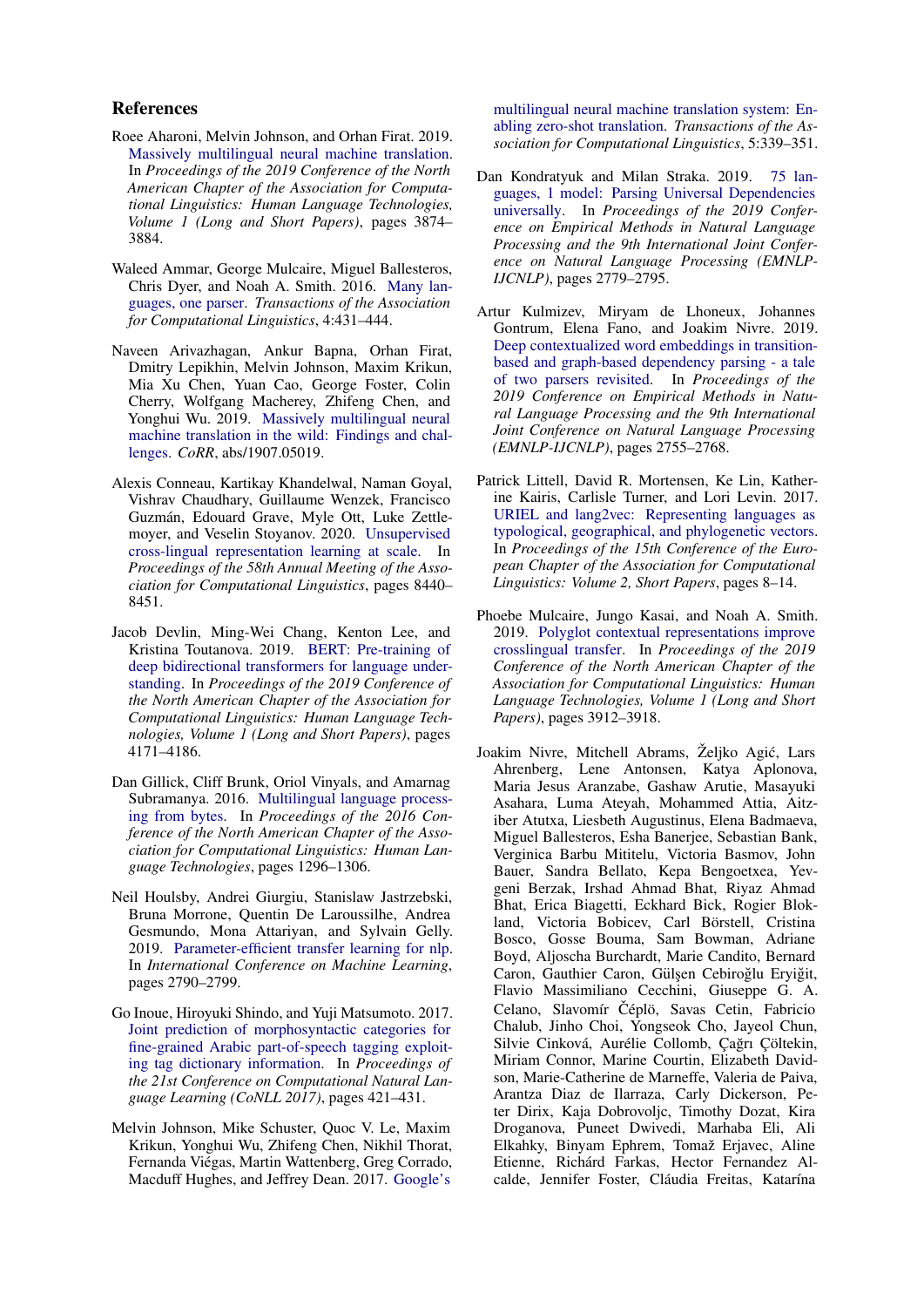Gaidošová, Daniel Galbraith, Marcos Garcia, Moa Gärdenfors, Sebastian Garza, Kim Gerdes, Filip Ginter, Iakes Goenaga, Koldo Gojenola, Memduh Gökırmak, Yoav Goldberg, Xavier Gómez Guinovart, Berta Gonzáles Saavedra, Matias Grioni, Normunds Grūzītis, Bruno Guillaume, Céline Guillot-Barbance, Nizar Habash, Jan Hajič, Jan Hajič jr., Linh Hà Mỹ, Na-Rae Han, Kim Harris, Dag Haug, Barbora Hladká, Jaroslava Hlaváčová, Florinel Hociung, Petter Hohle, Jena Hwang, Radu Ion, Elena Irimia, Olájídé Ishola, Tomáš Jelínek, Anders Johannsen, Fredrik Jørgensen, Hüner Kaşıkara, Sylvain Kahane, Hiroshi Kanayama, Jenna Kanerva, Boris Katz, Tolga Kayadelen, Jessica Kenney, Václava Kettnerová, Jesse Kirchner, Kamil Kopacewicz, Natalia Kotsyba, Simon Krek, Sookyoung Kwak, Veronika Laippala, Lorenzo Lambertino, Lucia Lam, Tatiana Lando, Septina Dian Larasati, Alexei Lavrentiev, John Lee, Phng Lê H`ông, Alessandro Lenci, Saran Lertpradit, Herman Leung, Cheuk Ying Li, Josie Li, Keying Li, KyungTae Lim, Nikola Ljubešić, Olga Loginova, Olga Lyashevskaya, Teresa Lynn, Vivien Macketanz, Aibek Makazhanov, Michael Mandl, Christopher Manning, Ruli Manurung, Cătălina Mărănduc, David Mareček, Katrin Marheinecke, Héctor Martínez Alonso, André Martins, Jan Mašek, Yuji Matsumoto, Ryan McDonald, Gustavo Mendonça, Niko Miekka, Margarita Misirpashayeva, Anna Missilä, Cătălin Mititelu, Yusuke Miyao, Simonetta Montemagni, Amir More, Laura Moreno Romero, Keiko Sophie Mori, Shinsuke Mori, Bjartur Mortensen, Bohdan Moskalevskyi, Kadri Muischnek, Yugo Murawaki, Kaili Müürisep, Pinkey Nainwani, Juan Ignacio Navarro Horñiacek, Anna Nedoluzhko, Gunta Nešpore-Bērzkalne, Lng Nguy ên Thị, Huy ên Nguy ên Thị Minh, Vitaly Nikolaev, Rattima Nitisaroj, Hanna Nurmi, Stina Ojala, Adédayo Olúòkun, Mai Omura, Petya Osenova, Robert Östling, Lilja Øvrelid, Niko Partanen, Elena Pascual, Marco Passarotti, Agnieszka Patejuk, Guilherme Paulino-Passos, Siyao Peng, Cenel-Augusto Perez, Guy Perrier, Slav Petrov, Jussi Piitulainen, Emily Pitler, Barbara Plank, Thierry Poibeau, Martin Popel, Lauma Pretkalnina, Sophie Prévost, Prokopis Prokopidis, Adam Przepiórkowski, Tiina Puolakainen, Sampo Pyysalo, Andriela Rääbis, Alexandre Rademaker, Loganathan Ramasamy, Taraka Rama, Carlos Ramisch, Vinit Ravishankar, Livy Real, Siva Reddy, Georg Rehm, Michael Rießler, Larissa Rinaldi, Laura Rituma, Luisa Rocha, Mykhailo Romanenko, Rudolf Rosa, Davide Rovati, Valentin Roșca, Olga Rudina, Jack Rueter, Shoval Sadde, Benoît Sagot, Shadi Saleh, Tanja Samardžić, Stephanie Samson, Manuela Sanguinetti, Baiba Saulīte, Yanin Sawanakunanon, Nathan Schneider, Sebastian Schuster, Djamé Seddah, Wolfgang Seeker, Mojgan Seraji, Mo Shen, Atsuko Shimada, Muh Shohibussirri, Dmitry Sichinava, Natalia Silveira, Maria Simi, Radu Simionescu, Katalin Simkó, Mária Šimková, Kiril Simov, Aaron Smith, Isabela Soares-Bastos, Carolyn Spadine, Antonio Stella, Milan Straka, Jana Strnadová, Alane Suhr,

Umut Sulubacak, Zsolt Szántó, Dima Taii, Yuta Takahashi, Takaaki Tanaka, Isabelle Tellier, Trond Trosterud, Anna Trukhina, Reut Tsarfaty, Francis Tyers, Sumire Uematsu, Zdeňka Urešová, Larraitz Uria, Hans Uszkoreit, Sowmya Vajjala, Daniel van Niekerk, Gertjan van Noord, Viktor Varga, Eric Villemonte de la Clergerie, Veronika Vincze, Lars Wallin, Jing Xian Wang, Jonathan North Washington, Seyi Williams, Mats Wirén, Tsegay Woldemariam, Tak-sum Wong, Chunxiao Yan, Marat M. Yavrumyan, Zhuoran Yu, Zdeněk Žabokrtský, Amir Zeldes, Daniel Zeman, Manying Zhang, and Hanzhi Zhu. 2018. Universal dependencies 2.3. LIN-DAT/CLARIN digital library at the Institute of Formal and Applied Linguistics (ÚFAL), Faculty of Mathematics and Physics, Charles University.

- <span id="page-3-6"></span>Xiaoman Pan, Boliang Zhang, Jonathan May, Joel Nothman, Kevin Knight, and Heng Ji, 2017. Crosslingual name tagging and linking for 282 languages. In Proceedings of the 55th Annual Meeting of the **Association for Computational Linguistics (Volume** 1: Long Papers), pages 1946-1958.
- <span id="page-3-4"></span>Matthew Peters, Mark Neumann, Mohit Iyyer, Matt Gardner, Christopher Clark, Kenton Lee, and Luke Zettlemoyer. 2018. Deep contextualized word representations. In Proceedings of the 2018 Conference of the North American Chapter of the Association for Computational Linguistics: Human Language Technologies, Volume 1 (Long Papers), pages 2227– 2237.
- <span id="page-3-5"></span>Emmanouil Antonios Platanios, Mrinmaya Sachan, Graham Neubig, and Tom Mitchell. 2018. Contextual parameter generation for universal neural machine translation. In Proceedings of the 2018 Conference on Empirical Methods in Natural Language Processing, pages 425–435.
- <span id="page-3-0"></span>Afshin Rahimi, Yuan Li, and Trevor Cohn. 2019. Massively multilingual transfer for NER. In Proceedings of the 57th Annual Meeting of the Association for Computational Linguistics, pages 151-164.
- <span id="page-3-1"></span>Henry Tsai, Jason Riesa, Melvin Johnson, Naveen Arivazhagan, Xin Li, and Amelia Archer. 2019. Small and practical BERT models for sequence labeling. In Proceedings of the 2019 Conference on Empirical Methods in Natural Language Processing and the 9th International Joint Conference on Natural Language Processing (EMNLP-IJCNLP), pages 3632-3636.
- <span id="page-3-2"></span>Ahmet Üstün, Arianna Bisazza, Gosse Bouma, and Gertjan van Noord. 2020. Udapter: Language adaptation for truly universal dependency parsing. In Proceedings of the 2020 Conference on Empirical Methods in Natural Language Processing.
- <span id="page-3-3"></span>Shijie Wu and Mark Dredze. 2019. Beto, bentz, becas: The surprising cross-lingual effectiveness of BERT. In Proceedings of the 2019 Conference on **Empirical Methods in Natural Language Processing**